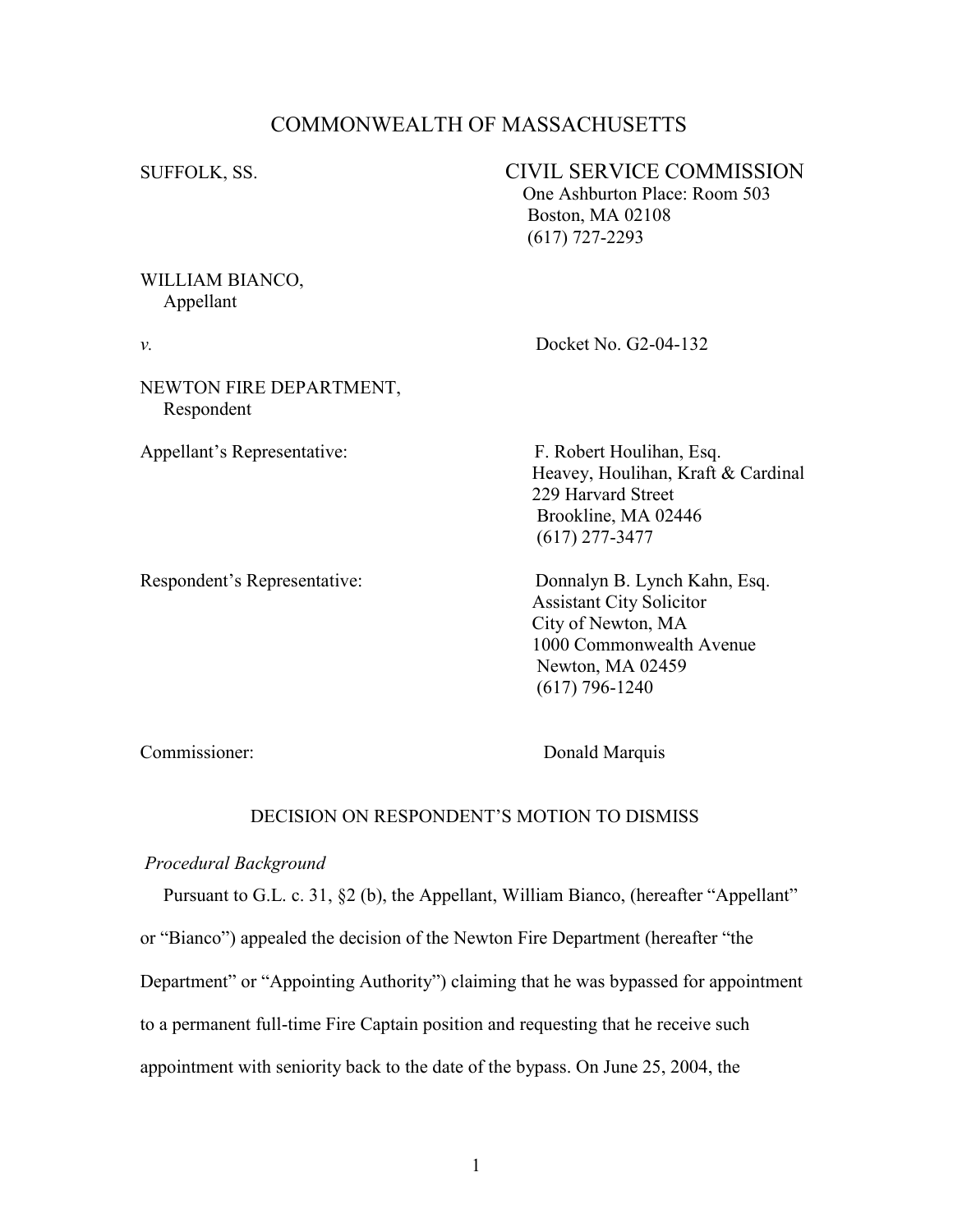Appellant submitted a Motion to Serve Requests of Production of Documents, which motion the Commission allowed. On July 12, 2004, the Department submitted a Motion to Dismiss that was followed four days later by the Appellant's opposition to the motion. On March 22, 2005, the Appellant filed a Motion to Amend his appeal and to request that the Commission conduct an investigation pursuant to G.L. c. 31,  $\S2(a)$  as to the circumstances surrounding the selection. A pre-hearing conference was held at the offices of the Civil Service Commission on March 24, 2005. On April 21, 2005, the Department filed an Opposition to Appellant's Motion to Amend.

### Factual Background

 On November 20, 2003, a civil service list was issued for the position of temporary Fire Captain. The list contained the following names and civil service examination - scores: Appellant-85;  $-85$ ; and  $-82$ . On December 1, 2003, the Appellant was selected for the temporary position of Fire Captain. His selection was approved by the Commonwealth's Human Resources Division ("HRD"). On January 15, 2004, the Department requested a civil service list to fill a vacancy for one permanent full-time Fire Captain position. The list was issued on January 28, 2004, and consisted of the following names and scores:  $-85$ ;  $-82$ ; and  $-75$ . The Chief of the Department alerted HRD to the omission of the Appellant's name and on January 29, 2004, a letter was issued from HRD stating that the Appellant was added to the list and that his name should be placed above  $\blacksquare$  's name. The letter did not contain Appellant's examination score. that his name should be placed above  $\blacksquare$  's name. The letter did not contain Appellant's examination score. h's Human Resources Division ("<br>sted a civil service list to fill a vac<br>The list was issued on January 28,<br>-85; -82; and<br>HRD to the omission of the App

On February 2, 2004, the Department selected for the permanent full-time Fire Captain position, and on February 13, 2004, HRD approved this selection. On March -<br>HRD<br>-

2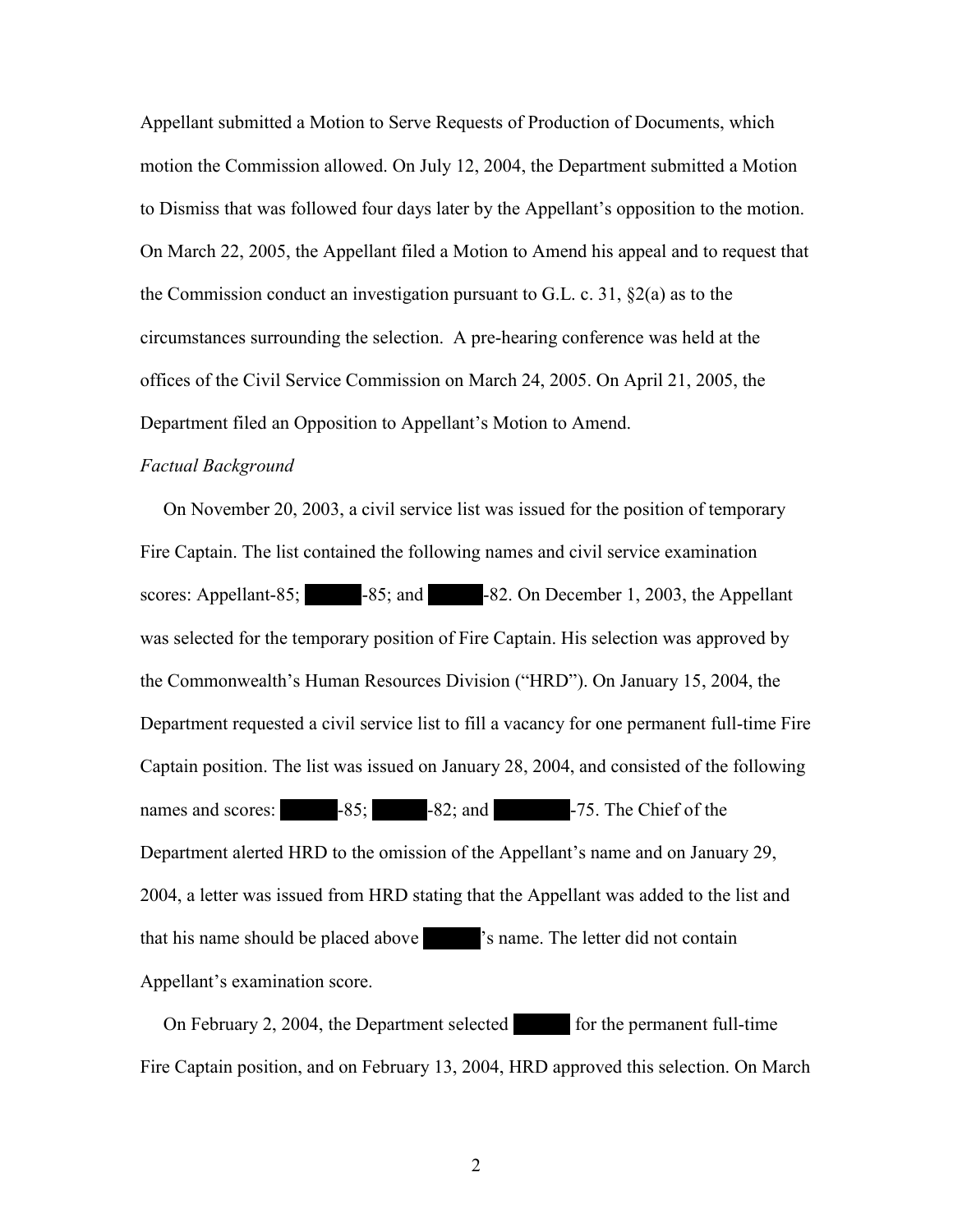29, 2004, the Appellant appealed his non-selection. On July 12, 2004, HRD wrote to the Chief of the Department to clarify the order of names on the certification list for the permanent full-time Fire Captain position. The letter noted that HRD had not provided the Chief the mark that the Appellant received in the January 29, 2004 letter, and stated that he and had both received an 85%, were tied in first place on the list, and that the Chief the mark that the Appellant received in the January 29, 2004 letter, and<br>that he and  $\blacksquare$  had both received an 85%, were tied in first place on the list<br>the Appellant's name was placed before  $\blacksquare$  's because alphabetically by the candidates' last names. On January 3, 2005, the Chief of the Department submitted a statement of reasons for its selection of the Civen Service Commission. Department submitted a statement of reasons for its selection of to the Civil Service Commission.  $85%$ <br>mes.

### Respondent's Grounds for Dismissal

 HRD Personnel Administration Rules ("PAR"), issued pursuant to G.L. c.3 1, §§ 3(d) and 5, define a bypass as "the selection of a person or persons whose name or names ..appear lower on a certification than a person or persons who are not appointed and whose names appear higher on said certification." PAR.02. Respondent asks the Commission to dismiss the Appellant's appeal as the case does not concern a bypass situation. Rather, Respondent maintains that Appellant was tied with Yerardi and that a tie is not a bypass.

 The Appellant argues that this is a bypass situation. The Appellant contends that as the Department was not informed of his examination score when HRD ordered that his name<br>be placed on the list above  $\blacksquare$  's name, it is not certain whether the Department<br>properly evaluated the two candidates. The Appellant be placed on the list above  $\cdot$  's name, it is not certain whether the Department properly evaluated the two candidates. The Appellant also asserts that the Department should have requested that HRD consider the fact that the Appellant had, at the time of the certification's preparation, served as Acting Captain for two months and should have

3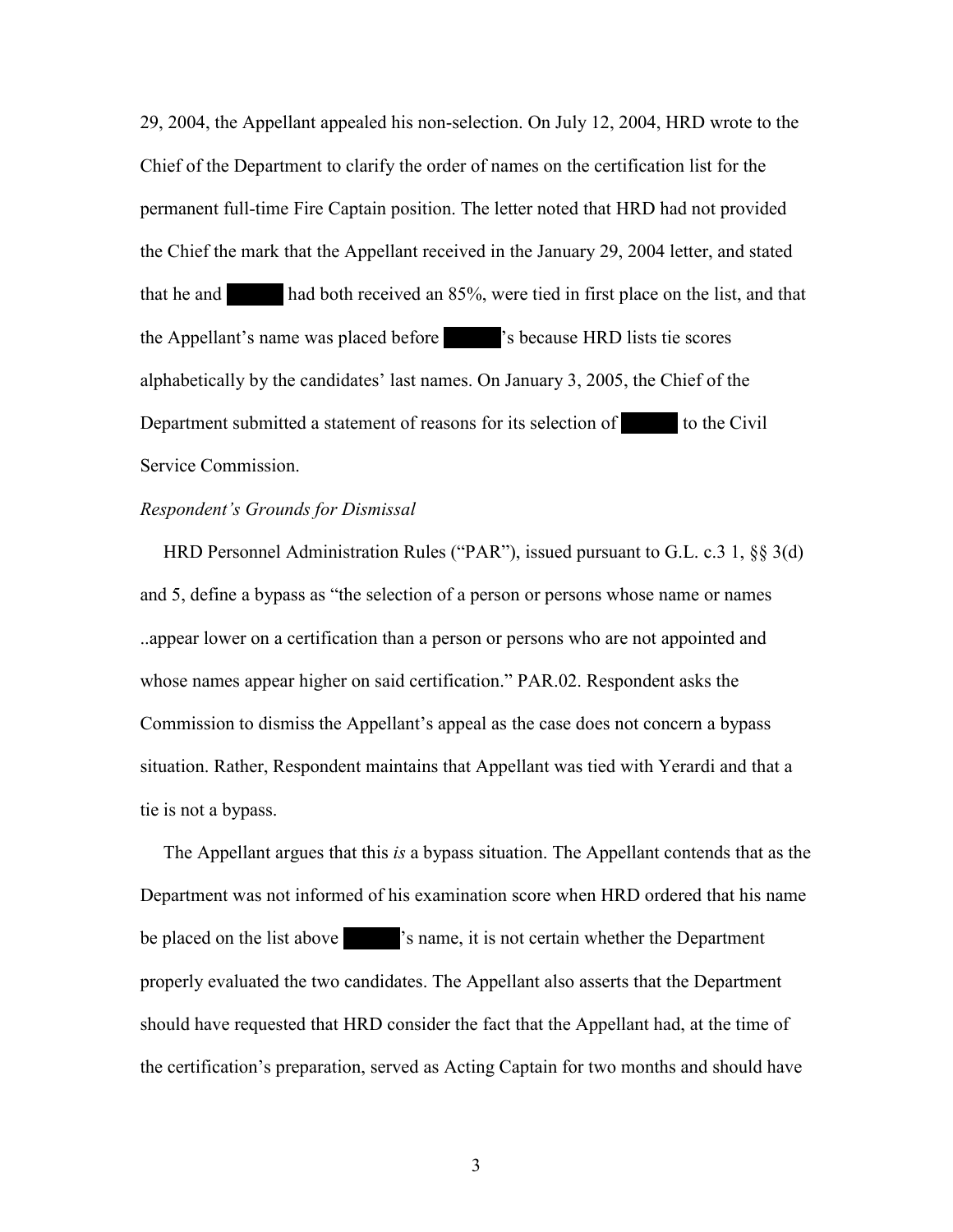been given credit for his time served in that position. He maintains that a correct disclosure by HRD on January 24, 2004 of his score, together with a credit for service as

 $\mathbf{P}$ 

an Acting Captain, "would have put him in the first position, by himself, ahead of Mr.<br>
-<br>
-<br>
The Appellant's arguments do not have merit. The evidence shows that in January The Appellant's arguments do not have merit. The evidence shows that in January 2004 the Department was aware that Appellant and had tie scores; this information was known by the Department since November 20, 2003 when the 2004 the Department was aware that Appellant and had tie scores; this information was known by the Department since November 20, 2003 when the list was issued for position of temporary Fire Captain. When another list was issued two months later in January 2004, the scores did not change as there was no new civil service examination or new certification list between November 2003 and January 2004. In fact, it was the Chief of the Department who contacted HRD in late January 2004 to correct the omission of the Appellant's name from the certification list.

Evidence in the form of the July 12, 2004 letter from HRD to the Chief of the Department indicates that and Bianco received the same mark on the civile examination of 85%, were tied in first place on the January 2004 civil Department indicates that and Bianco received the same mark on the civil service examination of 85%, were tied in first place on the January 2004 civil service list, and that Yerardi's name was placed second because HRD lists tie scores alphabetically by the candidates' last names. This documentation shows that Appellant and were tied candidates. As the Department contends, and as prior Co candidates' last names. This documentation shows that Appellant and Were tied candidates. As the Department contends, and as prior Commission decisions have well established, selection from a group of tied candidates is not a bypass. Baptista v. Department of Public Welfare, 6 MCSR 21 (1993); Kallas v. Franklin School Department, 11 MCSR 73 (1996).

4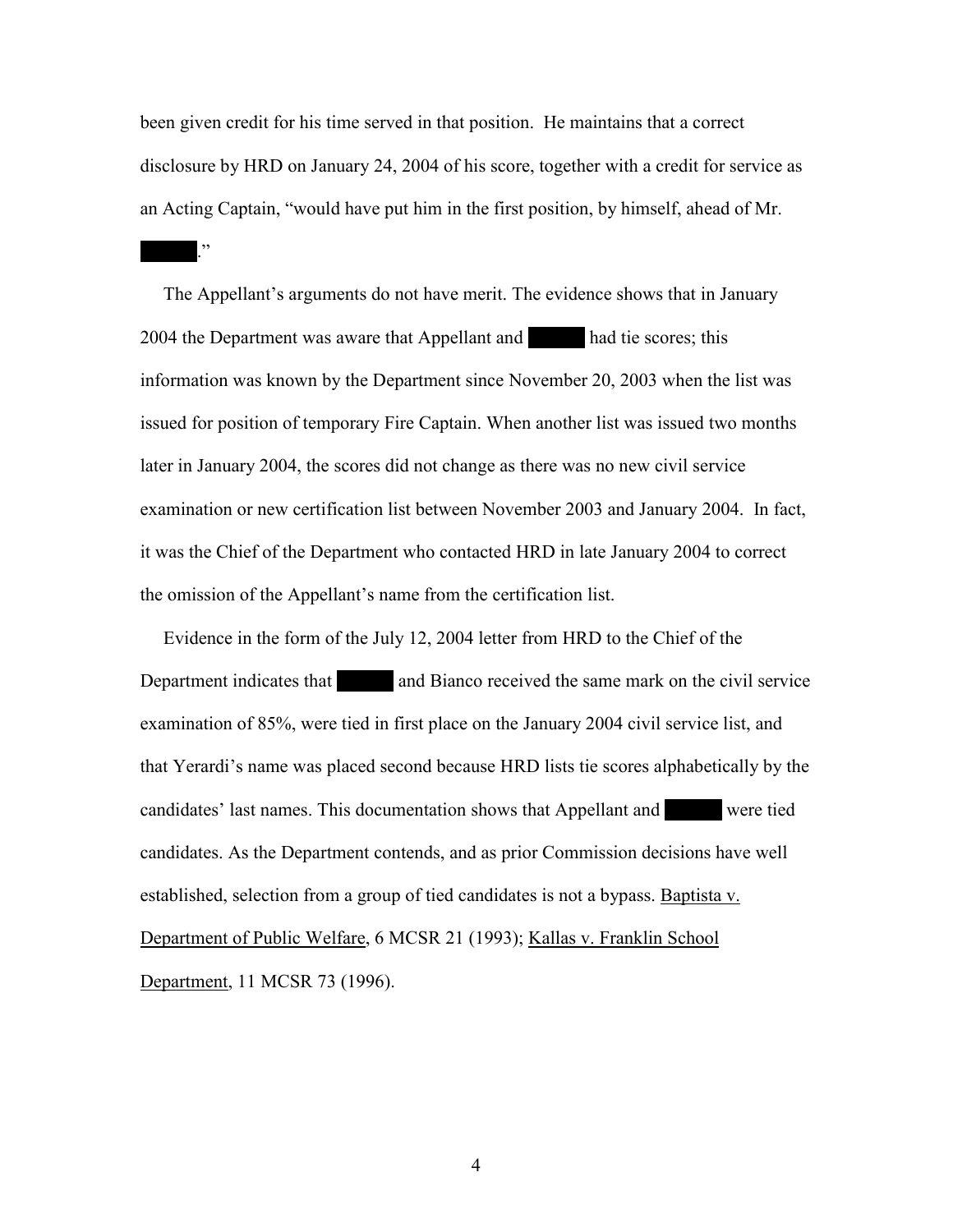Moreover, there is no legal authority to support Appellant's assertion that he is entitled to a higher position on the list due to a credit for time in service as temporary Fire Captain.

 When the Appointing Authority selects between candidates whose scores are tied, it need not submit a statement of reasons to Human Resources, as they need not approve the selection. However, on January 3, 2005, the Appointing Authority submitted the reasons for selection to the Commission. The Chief of the Department wrote that after the three candidates for the Captain position were interv for The Commission. The Chief of the Department wrote that after  $\frac{1}{2}$ the three candidates for the Captain position were interviewed, the selection committee<br>
recommended<br>
for the position based on his years of experience in the building<br>
trades, excellent interview and seniority in the Depa recommended for the position based on his years of experience in the building trades, excellent interview and seniority in the Department.

#### Conclusion

 The evidence demonstrates that the Appellant and the individual appointed to the permanent Fire Captain position were tied candidates on the civil service list. Choosing from among tied candidates does not constitute a bypass that can be appealed to the Commission.

Respondent's Motion to Dismiss is allowed and the Appellant's appeal filed under Docket G2-04-132 is hereby *dismissed* 

Civil Service Commission

## Donald Marquis, Commissioner

 $\overline{\phantom{a}}$  , which is a set of the set of the set of the set of the set of the set of the set of the set of the set of the set of the set of the set of the set of the set of the set of the set of the set of the set of th

By vote of the Civil Service Commission (Bowman, Guerin and Marquis, Commissioners [Taylor – Absent]) on April 5, 2007.